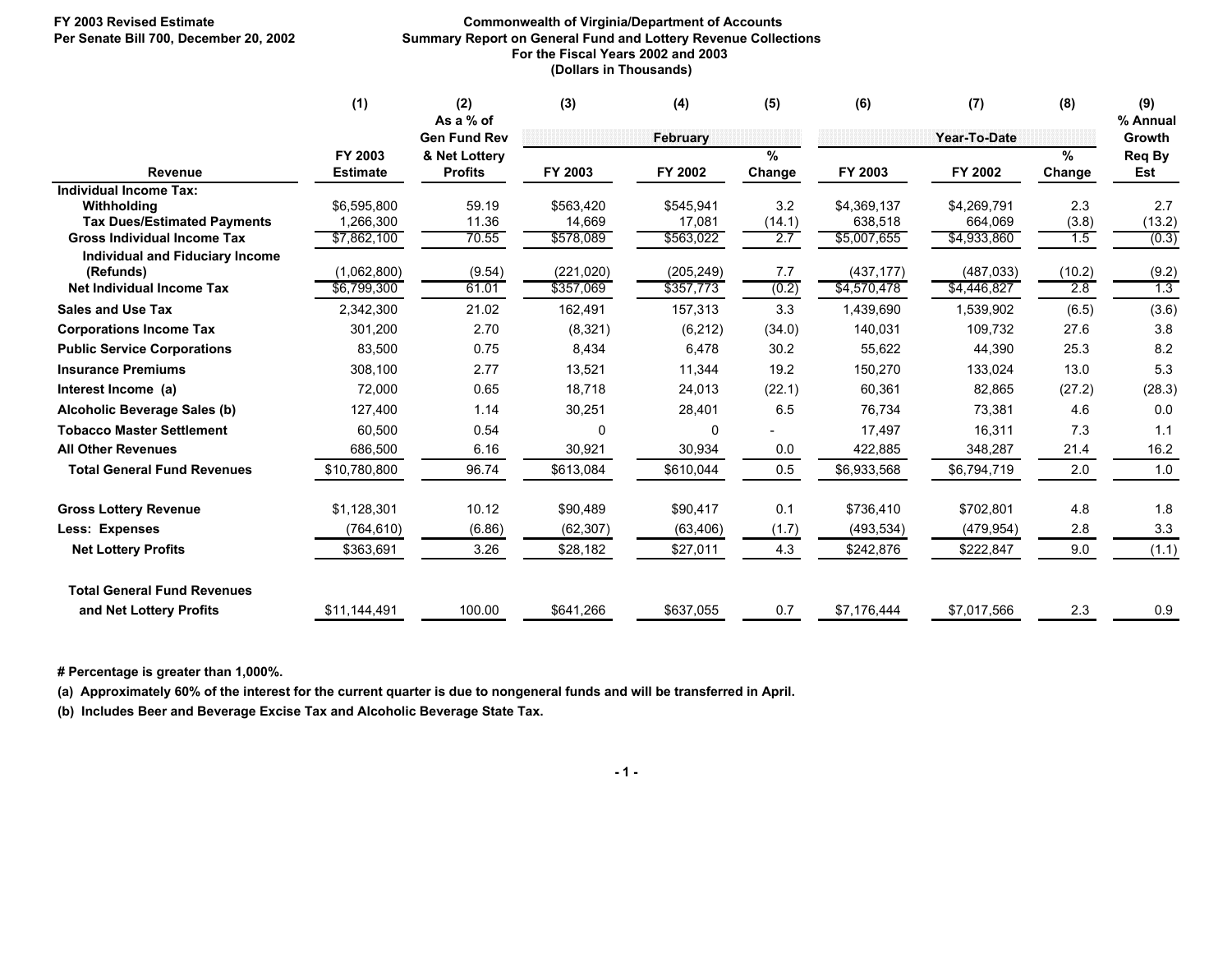## **FY 2003 Revised Estimate Commonwealth of Virginia/Department of Accounts Per Senate Bill 700, December 20, 2002 General Fund Statement of Revenue Collections and Estimates**

 **For the Fiscal Years 2002 and 2003 (Dollars in Thousands)**

|                                                           |                 |                           | vuaro ur ruc | .90.109,        |          |             |                     |                      |                           |
|-----------------------------------------------------------|-----------------|---------------------------|--------------|-----------------|----------|-------------|---------------------|----------------------|---------------------------|
|                                                           | (1)<br>FY 2003  | (2)<br>As a %<br>of Total | (3)          | (4)<br>February | (5)<br>% | (6)         | (7)<br>Year-To-Date | (8)<br>$\frac{9}{6}$ | (9)<br>% Annual<br>Growth |
| Revenue                                                   | <b>Estimate</b> | <b>Gen Fund Rev</b>       | FY 2003      | FY 2002         | Change   | FY 2003     | FY 2002             | Change               | <b>Req By Est</b>         |
| Taxes:                                                    |                 |                           |              |                 |          |             |                     |                      |                           |
| Individual Income Tax - Withholding                       | \$6,595,800     | 61.18                     | \$563,420    | \$545,941       | 3.2      | \$4,369,137 | \$4,269,791         | 2.3                  | 2.7                       |
| <b>Tax Dues/Estimated Payments</b>                        | 1,266,300       | 11.75                     | 14,669       | 17,081          | (14.1)   | 638,518     | 664,069             | (3.8)                | (13.2)                    |
| <b>Gross Individual Income Tax</b>                        | \$7,862,100     | 72.93                     | \$578,089    | \$563,022       | 2.7      | \$5,007,655 | \$4,933,860         | 1.5                  | (0.3)                     |
| Individ and Fiduc Income (Refunds)                        | (1,062,800)     | (9.86)                    | (221, 020)   | (205, 249)      | 7.7      | (437, 177)  | (487, 033)          | (10.2)               | (9.2)                     |
| Net Individual Income Tax                                 | \$6,799,300     | 63.07                     | \$357,069    | \$357,773       | (0.2)    | \$4,570,478 | \$4,446,827         | 2.8                  | 1.3                       |
| <b>Sales and Use Tax</b>                                  | 2,342,300       | 21.73                     | 162,491      | 157,313         | 3.3      | 1,439,690   | 1,539,902           | (6.5)                | (3.6)                     |
| <b>Corporations Income</b>                                | 301,200         | 2.79                      | (8, 321)     | (6, 212)        | (34.0)   | 140,031     | 109,732             | 27.6                 | 3.8                       |
| <b>Public Service Corporations</b>                        | 83,500          | 0.78                      | 8,434        | 6,478           | 30.2     | 55,622      | 44,390              | 25.3                 | 8.2                       |
| <b>Insurance Premiums</b>                                 | 308,100         | 2.86                      | 13,521       | 11,344          | 19.2     | 150,270     | 133,024             | 13.0                 | 5.3                       |
| <b>Alcoholic Beverage Excise</b>                          | 90,400          | 0.84                      | 27,340       | 25,450          | 7.4      | 48,812      | 45,621              | 7.0                  | 4.7                       |
| <b>Beer and Beverage Excise</b>                           | 37,000          | 0.34                      | 2,911        | 2,951           | (1.4)    | 27,922      | 27,760              | 0.6                  | (10.0)                    |
| Wills, Suits, Deeds, Contracts                            | 236,500         | 2.19                      | 18,577       | 14,367          | 29.3     | 179,204     | 138,425             | 29.5                 | 10.3                      |
| <b>Inheritance, Gift, and Estate</b>                      | 131,600         | 1.22                      | 5,514        | 7,898           | (30.2)   | 94,030      | 85,890              | 9.5                  | (1.5)                     |
| <b>Tobacco Products</b>                                   | 15,000          | 0.14                      | 1,119        | 1,018           | 9.9      | 10,190      | 9,955               | 2.4                  | (0.2)                     |
| <b>Bank Franchise</b>                                     | 9,200           | 0.09                      | $\Omega$     | $\Omega$        |          | 62          | (2)                 | #                    | (9.5)                     |
| <b>Other Taxes</b>                                        | (4,900)         | (0.05)                    | (940)        | (6, 110)        | 84.6     | (4, 165)    | (9,893)             | 57.9                 | 62.0                      |
| <b>Total Taxes</b>                                        | \$10,349,200    | 96.00                     | \$587,715    | \$572,270       | 2.7      | \$6,712,146 | \$6,571,631         | 2.1                  | 0.6                       |
| <b>Rights and Privileges:</b>                             |                 |                           |              |                 |          |             |                     |                      |                           |
| <b>Licenses and Permits</b>                               | \$1,500         | 0.02                      | \$94         | \$98            | (4.1)    | \$927       | \$947               | (2.1)                | 0.3                       |
| <b>Corp. Franchise and Charters</b>                       | 21,800          | 0.20                      | 521          | 621             | (16.1)   | 15,203      | 4,420               | 244.0                | (2.8)                     |
| <b>Fees for Practice of Prof</b>                          | 1,100           | 0.01                      | 9            | 16              | (43.8)   | 350         | 431                 | (18.8)               | (8.7)                     |
| Fees for Misc. Privileges & Services                      | 10,000          | 0.09                      | 758          | 513             | 47.8     | 6,274       | 7,805               | (19.6)               | (22.3)                    |
| <b>Total Rights and Privileges</b>                        | \$34,400        | 0.32                      | \$1,382      | \$1,248         | 10.7     | \$22,754    | \$13,603            | 67.3                 | (9.5)                     |
| <b>Other Revenues:</b>                                    |                 |                           |              |                 |          |             |                     |                      |                           |
| <b>Sales of Property &amp; Commodities</b>                | \$4,000         | 0.03                      | ( \$3)       | (\$185)         | 98.4     | \$4         | \$231               | (98.3)               | #                         |
| <b>Assessmts &amp; Rcpts for Support of Special Svces</b> | 400             | 0.00                      | 28           | 44              | (36.4)   | 225         | 289                 | (22.1)               | (10.1)                    |
| <b>Institutional Revenue</b>                              | 9,200           | 0.09                      | 830          | 828             | 0.2      | 4,996       | 5,997               | (16.7)               | 0.1                       |
| Interest (a)                                              | 72,000          | 0.67                      | 18,718       | 24,013          | (22.1)   | 60,361      | 82,865              | (27.2)               | (28.3)                    |
| <b>Dividends and Rent</b>                                 | 300             | 0.00                      | 17           | 18              | (5.6)    | 290         | 260                 | 11.5                 | (8.3)                     |
| <b>Fines, Forfeitures &amp; Fees</b>                      | 194,400         | 1.80                      | 13,994       | 12,635          | 10.8     | 115,627     | 96,352              | 20.0                 | 27.2                      |
| <b>Other Revenue</b>                                      | 65,800          | 0.61                      | (8,271)      | 1,510           | (647.7)  | 10,837      | 13,290              | (18.5)               | 69.9                      |
| <b>Excess Fees</b>                                        | (18,600)        | (0.17)                    | (2, 199)     | (3,201)         | 31.3     | (17,088)    | (11, 878)           | (43.9)               | 0.2                       |
| <b>Private Donations, Gifts &amp; Cont.</b>               | 0               | 0.00                      | $\Omega$     | 0               |          | $\Omega$    | $\mathbf 0$         |                      |                           |
| <b>Cities, Counties, and Towns</b>                        | 9,200           | 0.09                      | 873          | 864             | 1.0      | 5,919       | 5,768               | 2.6                  | 1.5                       |
| <b>Tobacco Master Settlement</b>                          | 60,500          | 0.56                      | $\Omega$     | $\Omega$        |          | 17,497      | 16,311              | 7.3                  | 1.1                       |
| <b>Total Other Revenues</b>                               | \$397,200       | 3.68                      | \$23,987     | \$36,526        | (34.3)   | \$198,668   | \$209,485           | (5.2)                | 12.7                      |
| <b>Total General Fund Revenues</b>                        | \$10,780,800    | 100.00                    | \$613,084    | \$610,044       | 0.5      | \$6,933,568 | \$6,794,719         | 2.0                  | 1.0                       |
|                                                           |                 |                           |              |                 |          |             |                     |                      |                           |

**# Percentage is greater than 1,000%.**

**(a) Approximately 60% of the interest for the current quarter is due to nongeneral funds and will be transferred in April.**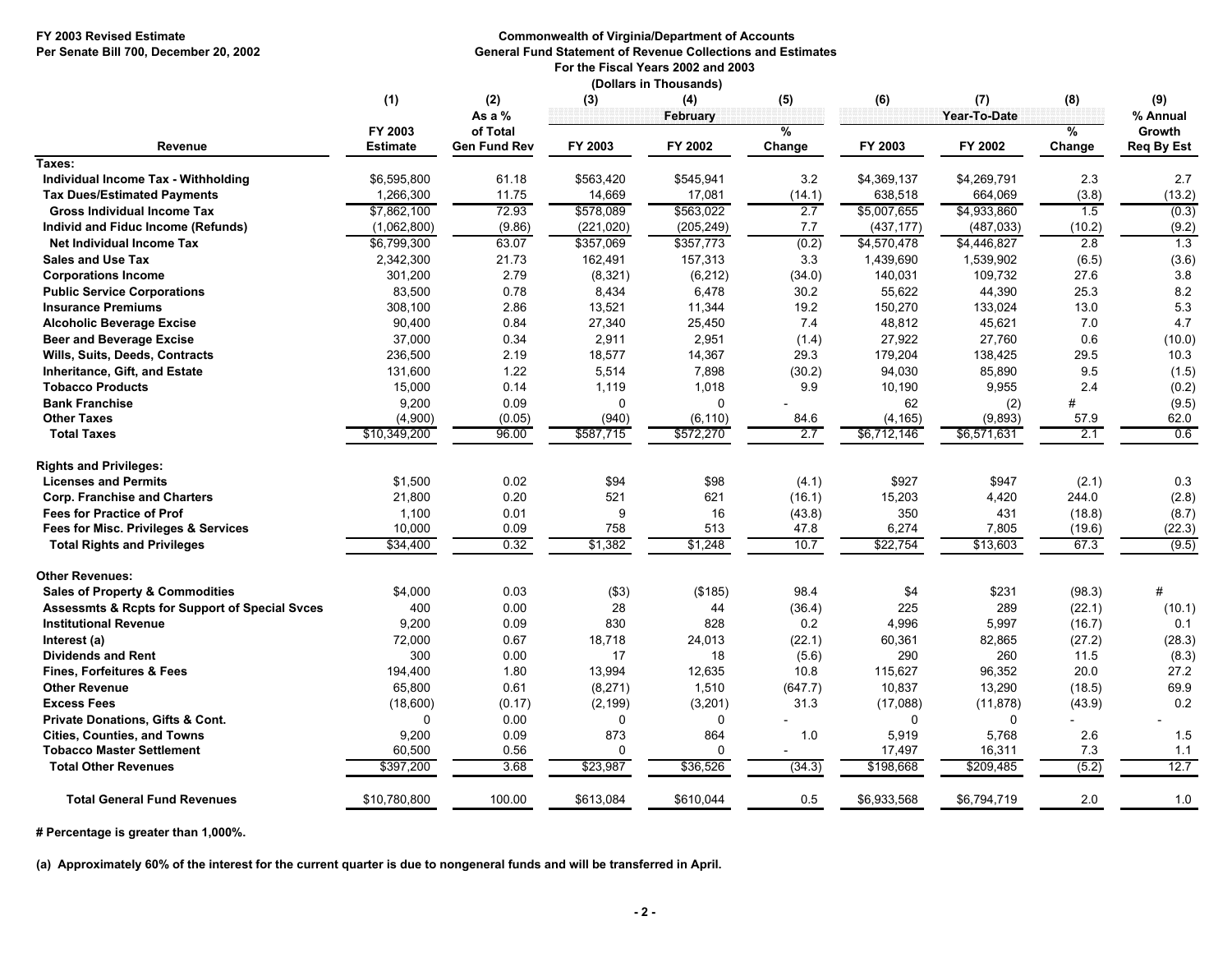# **Commonwealth of Virginia/Department of Lottery Summary Report on Lottery Collections For the Fiscal Years 2002 and 2003(Dollars in Thousands)**

|                              |                                   | <b>February</b> |          |             | Year-To-Date     | % Annual<br>Growth |                    |                                       |
|------------------------------|-----------------------------------|-----------------|----------|-------------|------------------|--------------------|--------------------|---------------------------------------|
|                              | FY 2003<br><b>Estimate</b><br>(d) | FY 2003         | FY 2002  | %<br>Change | FY 2003          | FY 2002            | $\%$<br>Change (b) | <b>Required</b><br><b>By Estimate</b> |
| <b>Lottery Collections</b>   |                                   |                 |          |             |                  |                    |                    |                                       |
| Lotto South                  | \$76,568                          | \$5,496         | \$6,952  | (20.9)      | \$48,913         | \$60,194           | (18.7)             | (11.8)                                |
| Cash 5                       | 27,160                            | 2,237           | 2,237    | 0.0         | 19,103           | 17,608             | 8.5                | (0.5)                                 |
| Pick 4                       | 145,420                           | 11,643          | 11,828   | (1.6)       | 95,454           | 93,354             | 2.2                | 3.0                                   |
| Pick 3                       | 241,100                           | 19,164          | 20,494   | (6.5)       | 159,439          | 162,183            | (1.7)              | (0.8)                                 |
| Mega Millions                | 111,853                           | 8,762           | 4,762    | 84.0        | 68,967           | 54,704             | 26.1               | (4.6)                                 |
| Scratch                      | 526,200                           | 43,187          | 44,144   | (2.2)       | 344,534          | 314,758            | 9.5                | 6.9                                   |
| <b>Gross Lottery Revenue</b> | 1,128,301                         | 90,489          | 90,417   | 0.1         | 736,410          | 702,801            | 4.8                | 1.8                                   |
| Expenses (c)                 | 764,610                           | 62,307<br>(a)   | 63,406   | (1.7)       | 493,534<br>(a)   | 479,954            | 2.8                | 3.3                                   |
| Net Lottery Ticket Profits   | \$363,691                         | $$28,182$ (a)   | \$27,011 | 4.3         | \$242,876<br>(a) | \$222,847          | 9.0                | (1.1)                                 |

(a) Current month includes operating expenses estimate (unaudited closing).

(b) The current-year figures on this chart, including growth percentages, are not an indicator of the probable outcome for the fiscal year. Lottery revenues can have dramatic swings up and down month-to-month depending on the lotto jackpots, prize expense and game related administrative expenses.

(c) "Expenses" includes prizes to winners, compensation to retailers, instant ticket printing costs, Lottery operating expenses, and net other income/expense.

(d) Estimate established in December 2002.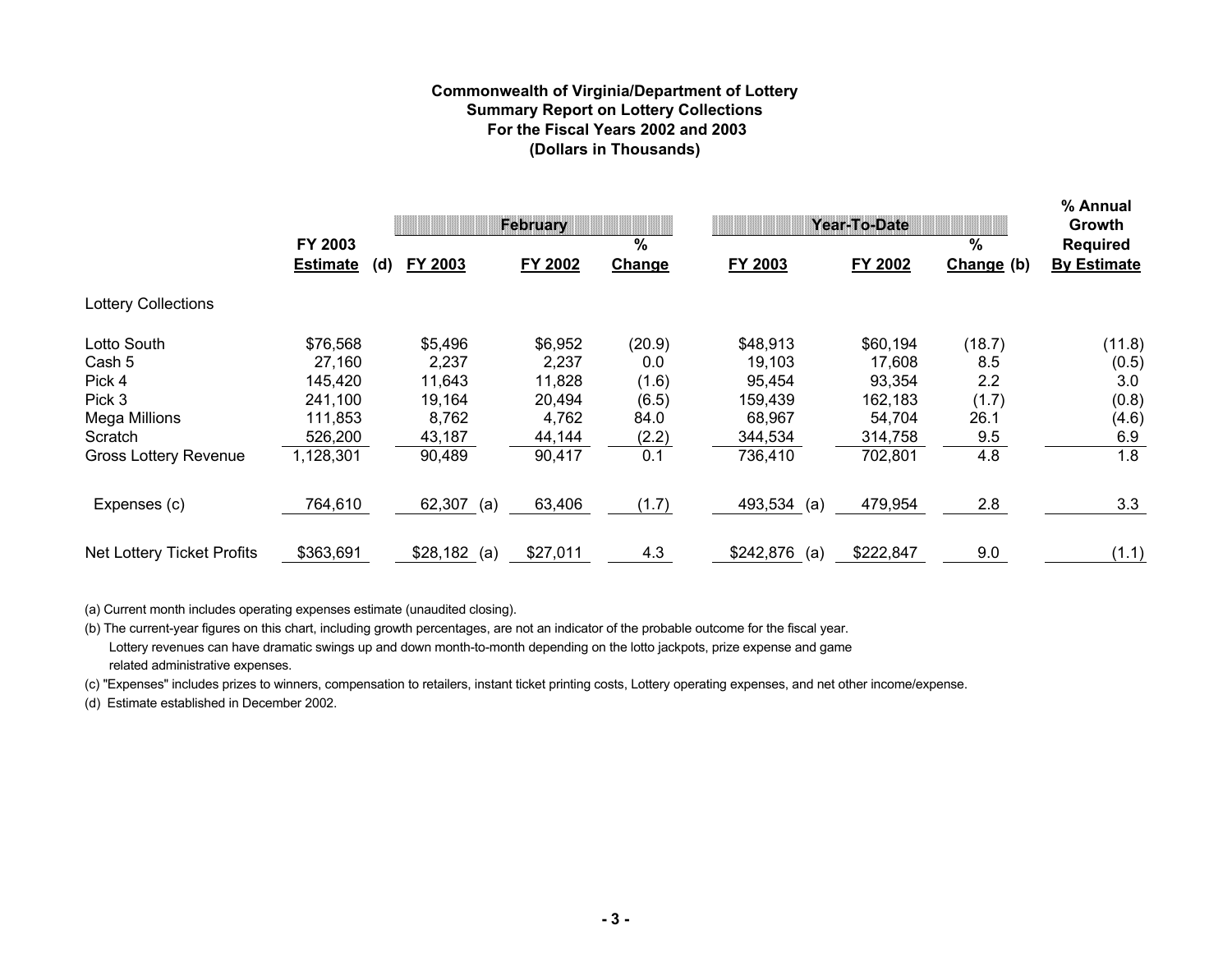# **Commonwealth of Virginia/Department of Accounts Highway Maintenance and Operating Fund and Transportation Trust Fund Revenues Summary Statement of Revenue Estimates & Collections For the Fiscal Years 2002 and 2003 (Dollars in Thousands)**

|                                        |                            | As a %                  |           | February  |                          |             | Year-To-Date |             | % Annual<br>Growth                    |
|----------------------------------------|----------------------------|-------------------------|-----------|-----------|--------------------------|-------------|--------------|-------------|---------------------------------------|
| <b>Revenue</b>                         | FY 2003<br><b>Estimate</b> | of Total<br><b>Fund</b> | FY 2003   | FY 2002   | %<br>Change              | FY 2003     | FY 2002      | %<br>Change | <b>Required</b><br><b>By Estimate</b> |
| <b>Motor Fuel Taxes</b>                | \$819,100                  | 28.96                   | \$65,520  | \$65,080  | 0.7                      | \$480,972   | \$472,539    | 1.8         | 3.1                                   |
| <b>Priority Transportation Fund</b>    | 20,000                     | 0.71                    | 2,000     | 2,000     | 0.0                      | 12,000      | 12,000       | 0.0         | 0.0                                   |
| <b>Motor Vehicle Sales and Use Tax</b> | 556,300                    | 19.67                   | 35,897    | 38,812    | (7.5)                    | 347,278     | 349,142      | (0.5)       | 4.5                                   |
| <b>State Sales and Use Tax</b>         | 381,100                    | 13.47                   | 27,681    | 26,949    | 2.7                      | 249,611     | 263,071      | (5.1)       | (1.8)                                 |
| <b>Motor Vehicle License Fees</b>      | 175,300                    | 6.19                    | 10,692    | 12,027    | (11.1)                   | 99,690      | 93,523       | 6.6         | 20.8                                  |
| <b>International Registration Plan</b> | 61,300                     | 2.17                    | 4,083     | 3,870     | 5.5                      | 25,847      | 32,254       | (19.9)      | 3.5                                   |
| <b>Interest Earnings</b>               | 12,400                     | 0.44                    | $\pmb{0}$ | 0         | $\overline{\phantom{a}}$ | 10,527      | 8,456        | 24.5        | (11.6)                                |
| Misc. Taxes, Fees, and Revenues        | 23,600                     | 0.84                    | 1,227     | 1,500     | (18.2)                   | 15,719      | 15,016       | 4.7         | 3.5                                   |
| <b>Total State Taxes and Fees</b>      | \$2,049,100                | 72.45                   | \$147,100 | \$150,238 | (2.1)                    | \$1,241,644 | \$1,246,001  | (0.3)       | 3.7                                   |

**# Percentage is greater than 1,000%.**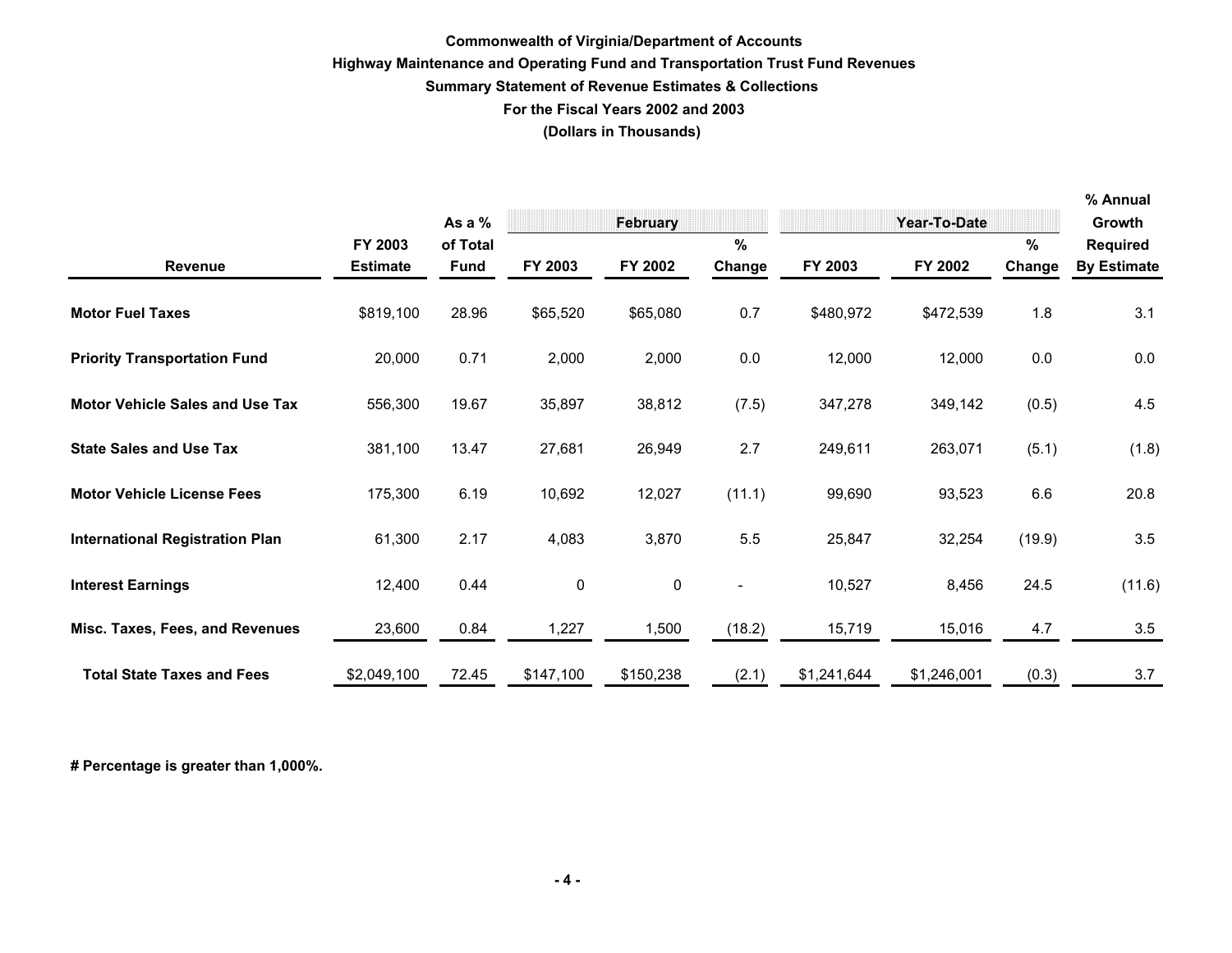# **Commonwealth of Virginia/Department of Accounts Highway Maintenance and Operating Fund and Transportation Trust Fund Revenues Statement of Revenue Estimates & Collections For the Fiscal Years 2002 and 2003 (Dollars in Thousands)**

|                                                               |                            |                         |           |           |                          |              | % Annual     |             |                           |
|---------------------------------------------------------------|----------------------------|-------------------------|-----------|-----------|--------------------------|--------------|--------------|-------------|---------------------------|
|                                                               |                            | As a $%$                |           | February  |                          |              | Year-To-Date |             | <b>Growth</b>             |
| <b>Revenue</b>                                                | FY 2003<br><b>Estimate</b> | of Total<br><b>Fund</b> | FY 2003   | FY 2002   | $\frac{9}{6}$<br>Change  | FY 2003      | FY 2002      | %<br>Change | <b>Required</b><br>By Est |
| <b>HIGHWAY MAINTENANCE</b>                                    |                            |                         |           |           |                          |              |              |             |                           |
| <b>AND OPERATING FUND:</b>                                    |                            |                         |           |           |                          |              |              |             |                           |
| Motor Fuel Taxes (Includes Road Tax)                          | \$699.200                  | 24.72                   | \$55,721  | \$55,505  | 0.4                      | \$409,920    | \$402,153    | 1.9         | 3.4                       |
| Motor Vehicle Sales and Use Tax                               | 357,600                    | 12.64                   | 22,859    | 24,854    | (8.0)                    | 222,913      | 225,069      | (1.0)       | 4.6                       |
| <b>Motor Vehicle License Fees</b>                             | 151,100                    | 5.34                    | 9,281     | 10,431    | (11.0)                   | 87,588       | 81,406       | 7.6         | 20.1                      |
| <b>International Registration Plan</b>                        | 61,300                     | 2.17                    | 4,083     | 3,870     | 5.5                      | 25,847       | 32,254       | (19.9)      | 3.5                       |
| Misc. Taxes, Fees, and Revenues                               | 23,600                     | 0.84                    | 1,227     | 1,500     | (18.2)                   | 15,719       | 15,016       | 4.7         | 3.5                       |
| <b>Total State Taxes and Fees</b>                             | \$1,292,800                | 45.71                   | \$93,171  | \$96,160  | (3.1)                    | \$761,987    | \$755,898    | 0.8         | 5.4                       |
| <b>Other Revenues:</b>                                        |                            |                         |           |           |                          |              |              |             |                           |
| <b>Federal Grants and Contracts</b>                           | \$0                        | 0.00                    | \$971     | \$2,654   | (63.4)                   | \$9,703      | \$10,058     | (3.5)       | (100.0)                   |
| Transfer (to) / from Transportation                           |                            |                         |           |           |                          |              |              |             |                           |
| <b>Trust Fund</b>                                             | 147,200                    | 5.21                    | 0         | 0         |                          | 102,271      | 0            |             | #                         |
| <b>Total Highway Maintenance and</b><br><b>Operating Fund</b> | \$1.440.000                | 50.92                   | \$94,142  | \$98,814  | (4.7)                    | \$873,961    | \$765.956    | 14.1        | 17.3                      |
|                                                               |                            |                         |           |           |                          |              |              |             |                           |
| <b>TRANSPORTATION TRUST FUND:</b>                             |                            |                         |           |           |                          |              |              |             |                           |
| <b>Motor Fuel Taxes</b><br>(Includes Aviation & Road Taxes)   | \$119,900                  | 4.24                    | \$9,799   | \$9,575   | 2.3                      | \$71,052     | \$70,386     | 0.9         | 1.8                       |
| <b>Priority Transportation Fund</b>                           | 20,000                     | 0.71                    | 2,000     | 2,000     | 0.0                      | 12,000       | 12,000       | 0.0         | 0.0                       |
| <b>Motor Vehicle Sales and Use Tax</b>                        |                            |                         |           |           |                          |              |              |             |                           |
| (Includes Rental Tax)                                         | 198,700                    | 7.03                    | 13,038    | 13,958    | (6.6)                    | 124,365      | 124,073      | 0.2         | 4.5                       |
| <b>State Sales and Use Tax</b>                                | 381,100                    | 13.47                   | 27,681    | 26,949    | 2.7                      | 249,611      | 263,071      | (5.1)       | (1.8)                     |
| <b>Motor Vehicle License Fees</b>                             | 24,200                     | 0.85                    | 1,411     | 1,596     | (11.6)                   | 12,102       | 12,117       | (0.1)       | 25.6                      |
| <b>Interest Earnings</b>                                      | 12,400                     | 0.44                    | $\Omega$  | $\Omega$  | $\overline{\phantom{a}}$ | 10,527       | 8,456        | 24.5        | (11.6)                    |
| <b>Total State Taxes and Fees</b>                             | \$756,300                  | 26.74                   | \$53,929  | \$54,078  | (0.3)                    | \$479,657    | \$490.103    | (2.1)       | $\overline{0.9}$          |
| <b>Other Revenues:</b>                                        |                            |                         |           |           |                          |              |              |             |                           |
| <b>Federal Grants and Contracts</b>                           | \$669,400                  | 23.67                   | \$41,633  | \$62,481  | (33.4)                   | \$444,424    | \$673,652    | (34.0)      | (29.4)                    |
| <b>Receipts from Cities/Counties</b>                          | 37,500                     | 1.33                    | 2,971     | 1,241     | 139.4                    | 21,679       | 25,367       | (14.5)      | 10.4                      |
| <b>Toll Revenues (Includes Route 28)</b>                      | 72,200                     | 2.55                    | 3,207     | 4,620     | (30.6)                   | 38,187       | 44,923       | (15.0)      | 14.5                      |
| <b>Miscellaneous Revenues</b>                                 | $\Omega$                   | 0.00                    | 2,222     | 510       | 335.7                    | 11,825       | 9,349        | 26.5        | (100.0)                   |
| <b>Total Other Revenues</b>                                   | \$779,100                  | 27.55                   | \$50,033  | \$68,852  | (27.3)                   | \$516,115    | \$753,291    | (31.5)      | (26.7)                    |
| Transfer (to) / from Highway                                  |                            |                         |           |           |                          |              |              |             |                           |
| <b>Maintenance and Operating Fund</b>                         | (\$147,200)                | (5.21)                  | \$0       | \$0       |                          | (\$102, 271) | \$0          |             | #                         |
| <b>Total Transportation Trust Fund</b>                        | \$1,388,200                | 49.08                   | \$103,962 | \$122,930 | (15.4)                   | \$893,501    | \$1,243,394  | (28.1)      | (24.0)                    |
|                                                               |                            |                         |           |           |                          |              |              |             |                           |
| <b>TOTAL HIGHWAY MAINTENANCE AND</b>                          |                            |                         |           |           |                          |              |              |             |                           |
| <b>OPERATING AND TRANSPORTATION</b>                           |                            |                         |           |           |                          |              |              |             |                           |
| <b>TRUST FUND</b>                                             | \$2,828,200                | 100.00                  | \$198,104 | \$221,744 | (10.7)                   | \$1,767,462  | \$2,009,350  | (12.0)      | (7.4)                     |
|                                                               |                            |                         |           |           |                          |              |              |             |                           |

**# Percentage is greater than 1,000%.**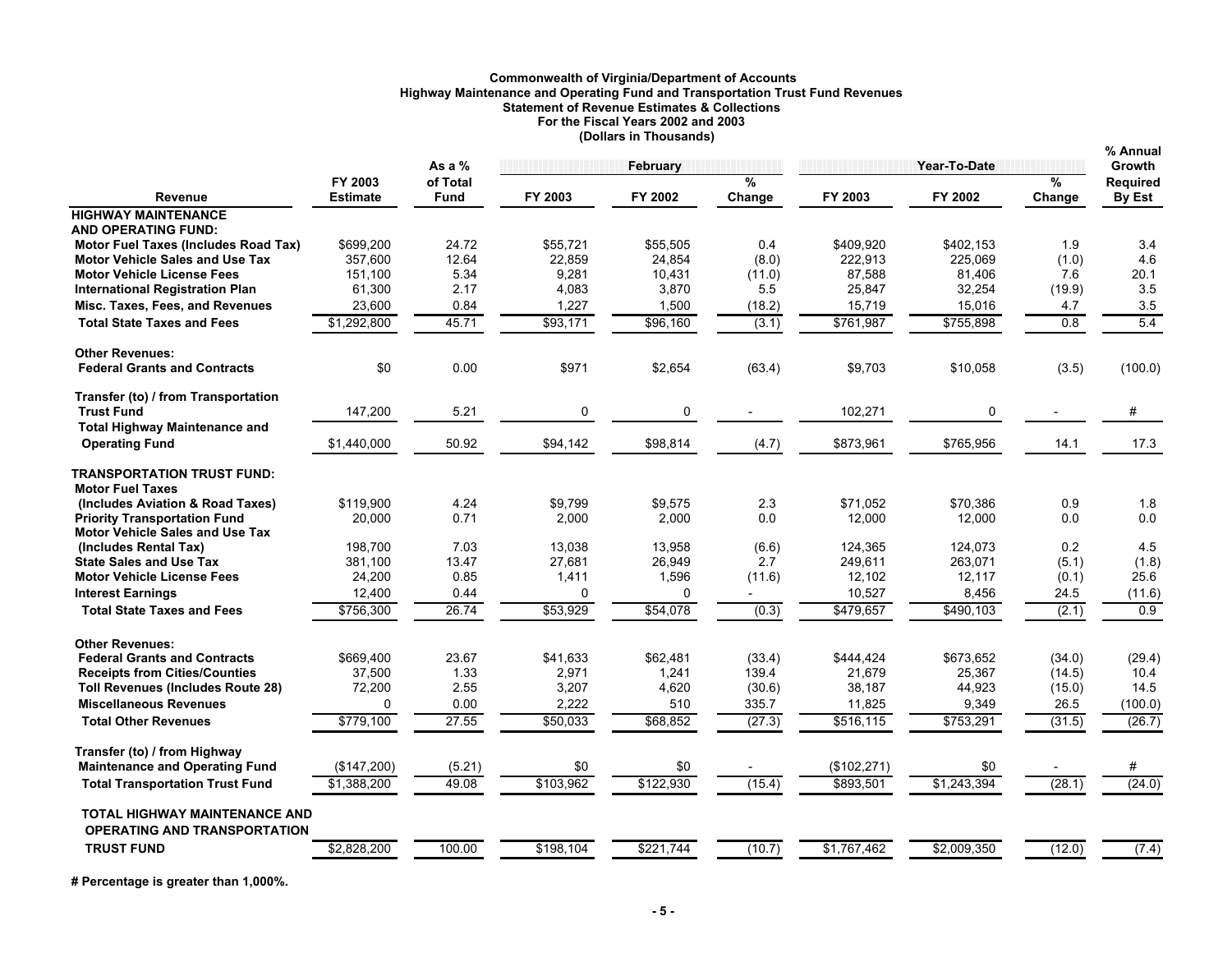#### <u> La componente de la componente de la componente de la componente de la componente de la componente de la compo</u> Г F **Total General Fund Revenues**

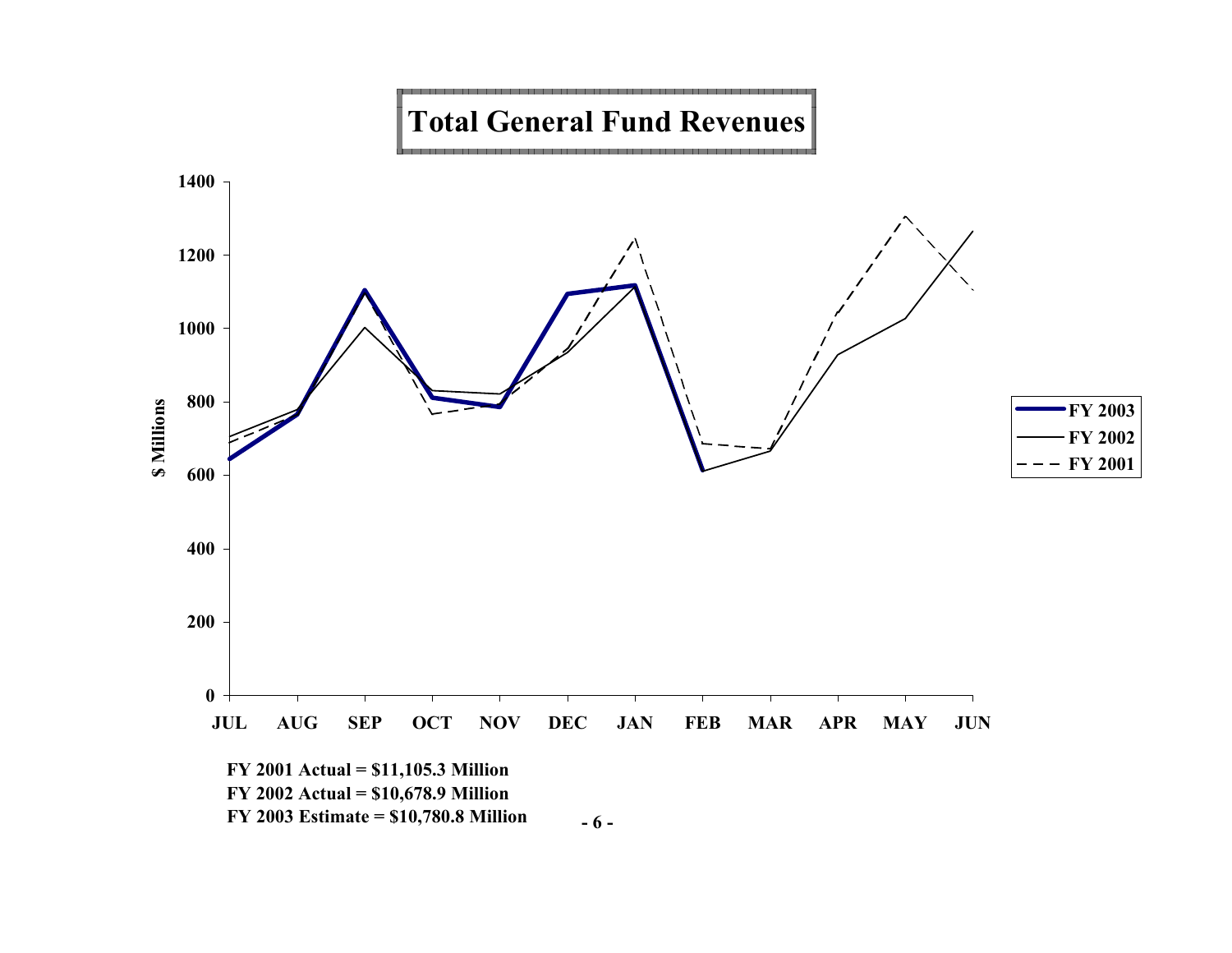



**- 7 -**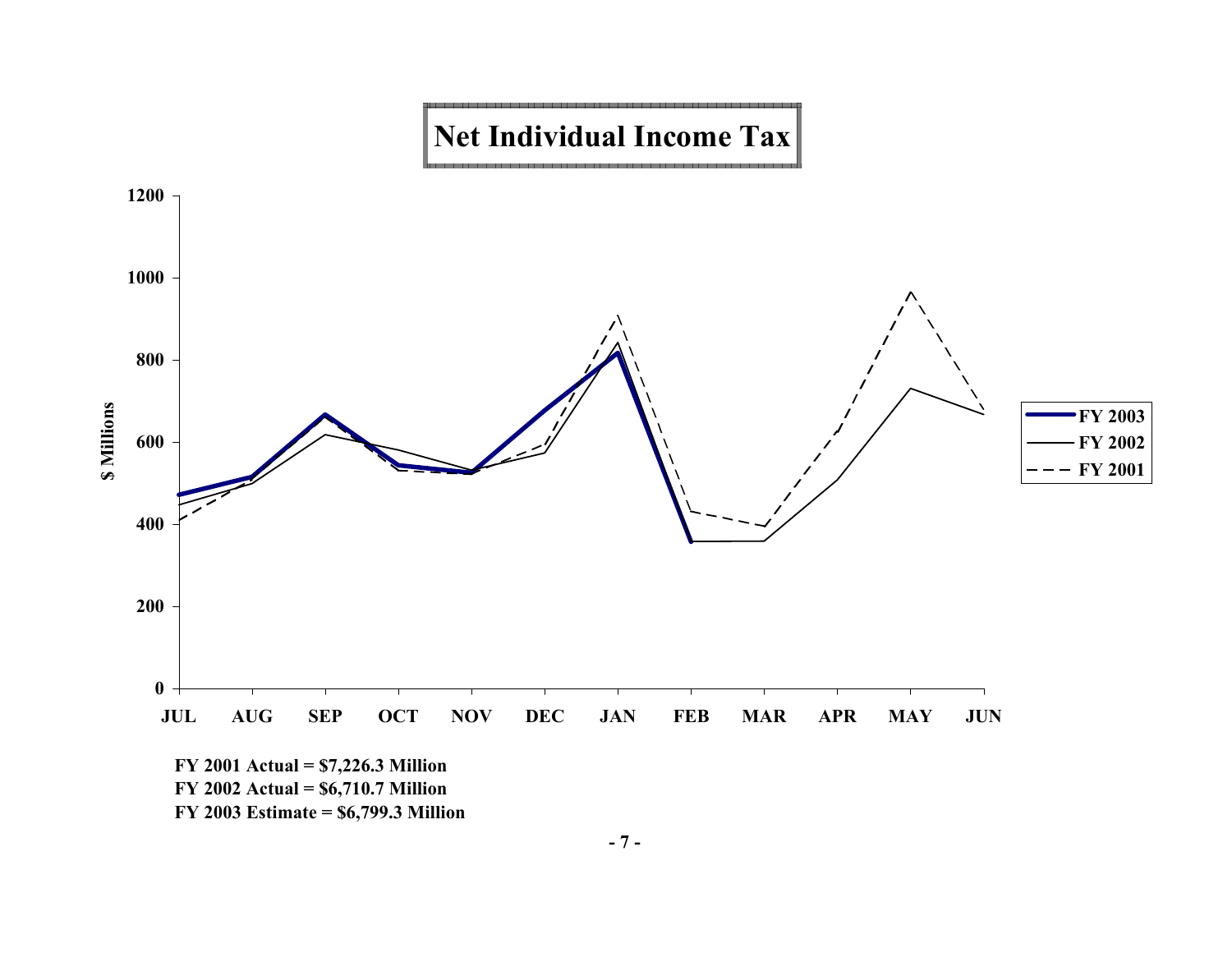

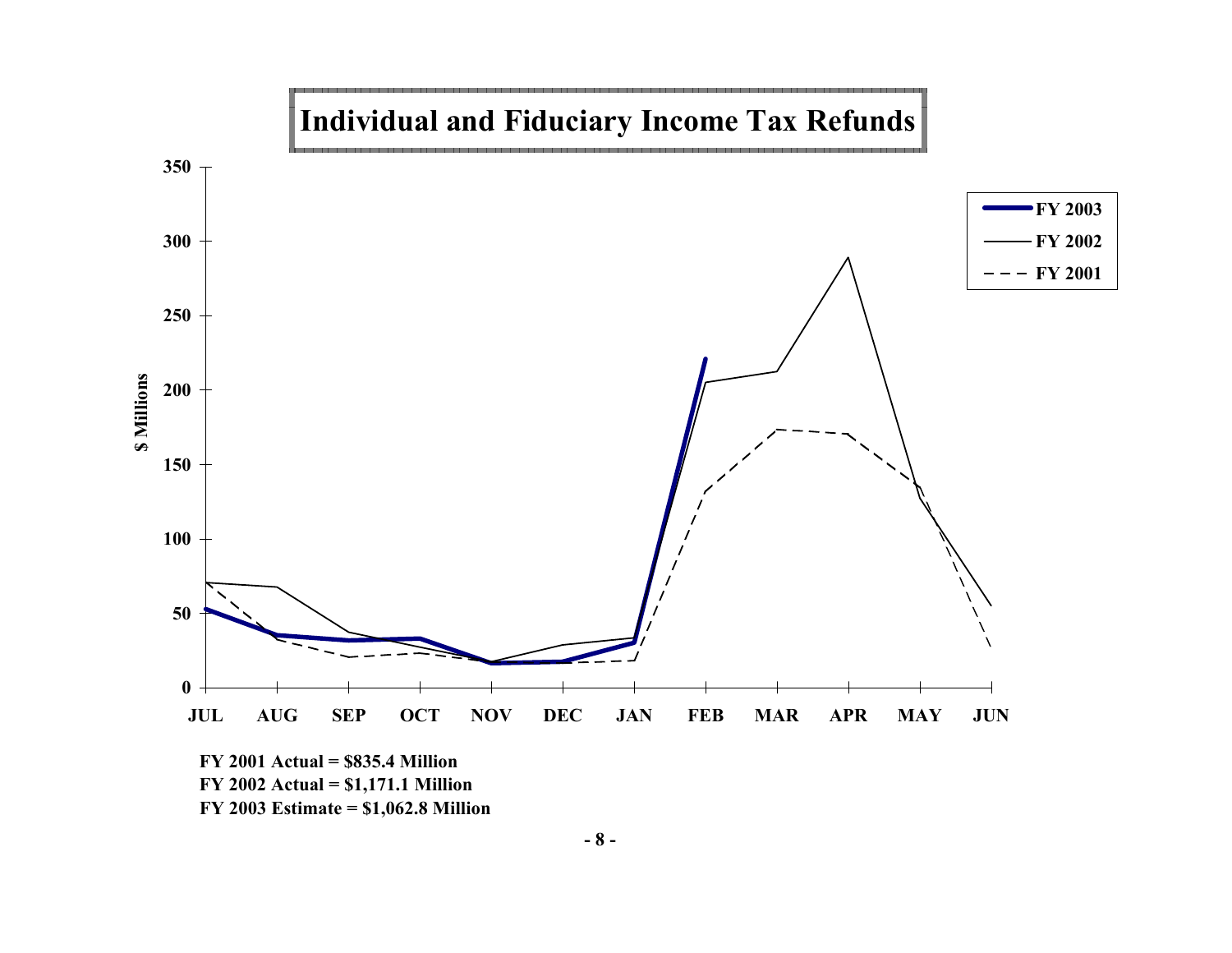# **DEPARTMENT OF THE TREASURY**

**General Account Investment Portfolio**

**Monthly Average Balances and Rates**

**For the Fiscal Year 2003**

**(Dollars in Millions)**

| <b>MONTH</b>         | <b>PRIMARY LIQUIDITY</b> |       | <b>EXTERNAL MANAGEMENT</b><br><b>EXTENDED DURATION</b> <sup>1, 2</sup> |                                   | <b>COMPOSITE</b> |          |
|----------------------|--------------------------|-------|------------------------------------------------------------------------|-----------------------------------|------------------|----------|
|                      | Avg. Balance             | Yield | Avg. Balance                                                           | Annualized<br><b>Total Return</b> | Avg. Balance     | Rate     |
| July                 | \$2,025.1                | 3.40% | \$973.7                                                                | 20.20%                            | \$2,998.8        | 8.86%    |
| August               | \$1,758.1                | 3.56% | \$989.2                                                                | 17.14%                            | \$2,747.3        | 8.45%    |
| September            | \$1,859.5                | 3.46% | \$1,003.6                                                              | 21.93%                            | \$2,863.1        | 9.93%    |
| October              | \$1,813.7                | 3.30% | \$852.4                                                                | $-5.03%$                          | \$2,666.1        | 0.64%    |
| <b>November</b>      | \$1,709.7                | 3.38% | \$897.9                                                                | $-6.80%$                          | \$2,607.6        | $-0.13%$ |
| December             | \$1,696.4                | 3.14% | \$904.6                                                                | 24.94%                            | \$2,601.0        | 10.72%   |
| January <sup>3</sup> | \$2,209.4                | 2.64% | \$913.3                                                                | $-1.12%$                          | \$3,122.7        | 1.54%    |
| February             | \$2,261.3                | 2.76% | \$920.1                                                                | 17.44%                            | \$3,181.4        | 7.01%    |
| March                |                          |       |                                                                        |                                   |                  |          |
| April                |                          |       |                                                                        |                                   |                  |          |
| May                  |                          |       |                                                                        |                                   |                  |          |
| June                 |                          |       |                                                                        |                                   |                  |          |
| Year-to-Date Average | \$1,916.7                | 3.18% | \$931.9                                                                | 11.51%                            | \$2,848.5        | 5.91%    |

<sup>1</sup> Performance on the extended duration portion of the General Account is now reported on an annualized total return basis. Total return includes unrealized

 gains and losses, which in the short term can make returns more volatile. Over an extended time period the fluctuations average out and total return approaches the portfolio yield.

<sup>2</sup> Unaudited.

 $3$  Revised to reflect change in external manager figures after report was issued.